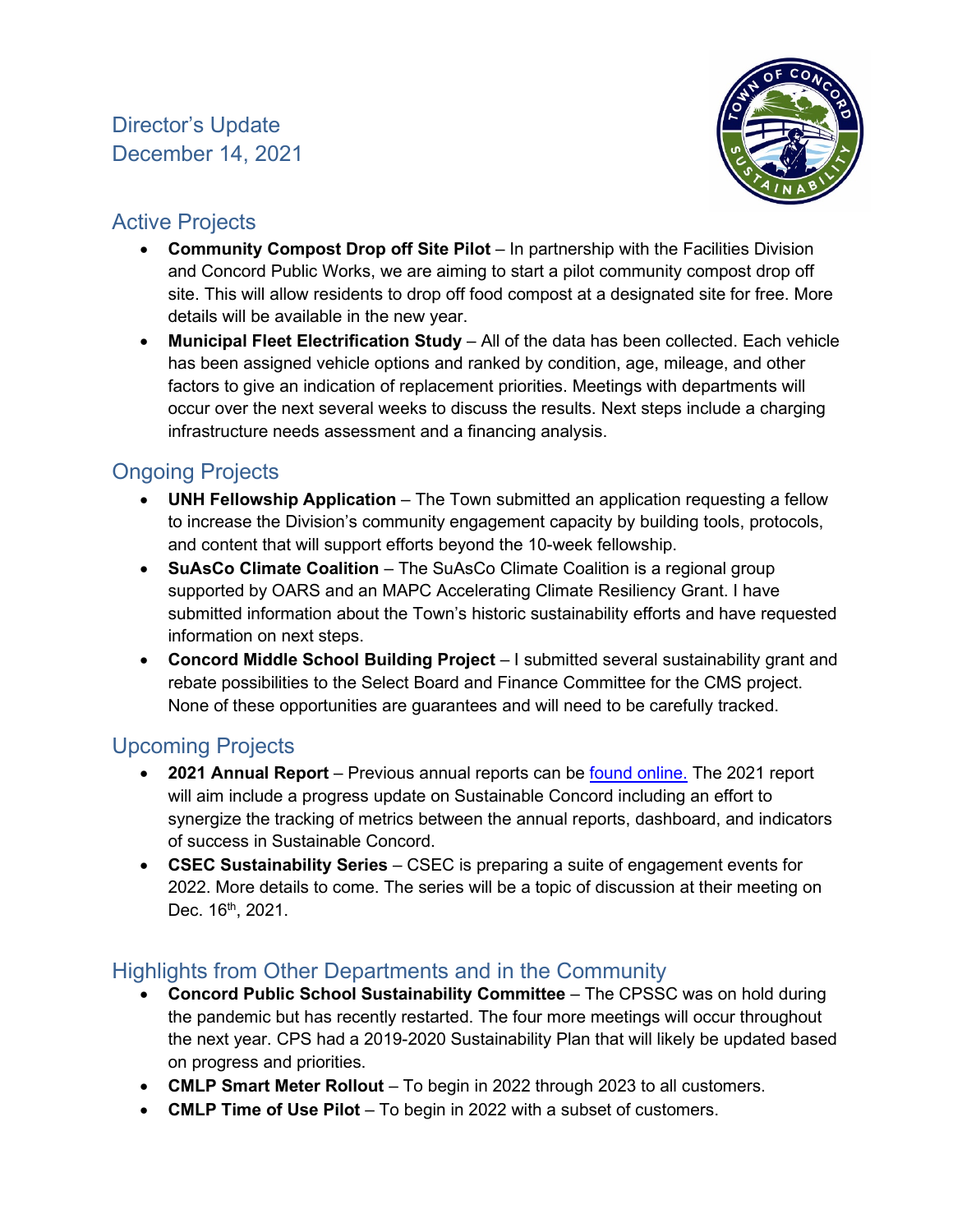### Grant and Technical Assistance

- **NEW- MVP Action Grant** The Expression of Interest (EOI) form is live. Priority will be given to EOIs submitted prior to January 22<sup>nd</sup>. I have been meeting with departments about possible applications. I have also reached out to the SuAsCo climate coalition to see if there is interest in a regional application.
- **NEW USDN Nexus Guidance** We have been approached to consider participation in a two-year pilot program to transition into true equity-centered climate practice *(see attached).* I have sent this information to the Town's newly developed DEI Commission, the school, CSEC, and CAAB for consideration.
- **NEW MAPC Technical Assistance on Climate Adaptation** We have been given positive feedback that limited support will be available to integrate climate adaptation into local policies and regulations through a program funded by the Barr Foundation.
- **MassEVIP Fleets** Concord Police applied to the MassEVIP Fleet grant (\$7500) for a new vehicle in November 2021.
- **Green Communities**  Applied in Fall of 2021 to disconnect four classroom pods from the Ripley School and Administration Building's main boiler and install air source heat pumps for each pod. A new grant round, if not awarded, will be available in the Spring.
- **MassEVIP DC Fast Charger** The Town has applied to the MassEVIP DC Fast Charger program for installation of charger at Rideout Playground parking lot.
- **GAP III Financing**

### State Legislation to Track

*\*All legislation is subject to change until final bill/policy is voted on and adopted.*

- **Green Futures Act** H.3292 establishes a green infrastructure fund. The Town has been approached by the North Central Climate Change Collaborative (NC<sup>4</sup>) to provide feedback and potentially sign a petition *(see attached).*
- **The Better Buildings Act**  H.3366 and S.2232 includes components such as large commercial will need to report energy use to DOER annually, establishes an energy performance standard for different building types, cities and towns can establish their own energy disclosure requirements**.**
- **Home Rule Petition** Senator Barrett came to the [Nov 22, 2021 Select Board](https://protect-us.mimecast.com/s/RFxJC1wpV2uMMy7lhLeZYw?domain=youtube.com) [Meeting](https://protect-us.mimecast.com/s/RFxJC1wpV2uMMy7lhLeZYw?domain=youtube.com) in Concord and spoke to the current standing. It seems like the home rule bill is on "standby" while a statewide net zero building code is being proposed as required under climate bill (see minutes 23:50-29:30 of the recording for this recap). He hopes that a draft/outline of the statewide code will be available by the end of the year. Then five public hearings will occur with the goal of having a final code ready by end of the 2022.

## Events and Engagement

- **NEW Winter Heating with Air Source Heat Pumps Webinar (30 minutes**)- Can heat pumps keep your home warm all winter? Abode Energy Management, the administrator of the Concord Clean Comfort Program offered by CMLP, explains how this costcompetitive & climate-friendly home heating choice works. [https://www.youtube.com/watch?v=N\\_Il9Ixm18s&t=582swebinar](https://www.youtube.com/watch?v=N_Il9Ixm18s&t=582swebinar)
- **NEW Try the DrivE & saVe Wizard by Dec 31st for a chance to win a \$76 gift card.** Why \$76? It's the average amount a driver in Concord saves each month on fuel by driving an EV.<https://concorddriveselectric.wattplan.com/ev/>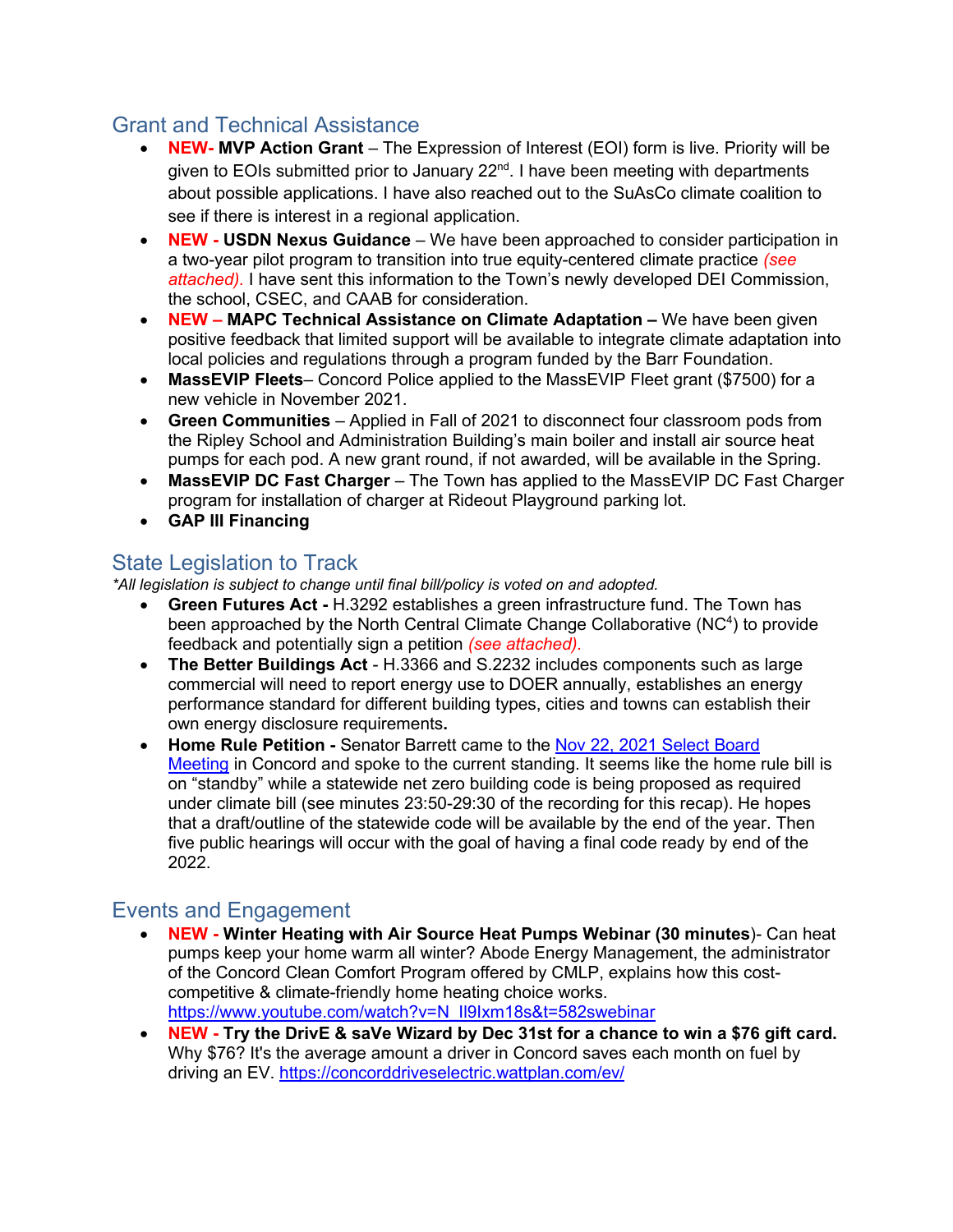- **Special Town Meeting Public Hearing on the Concord Middle School Building –** 12/16/2021 at 7:00
- **Director Speaking Engagements** 
	- $\circ$  Dec 28<sup>th</sup> Planning Board Meeting
	- $\circ$  Jan 4<sup>th</sup> Fenn School Sustainability Plan Summit
	- $\circ$  Jan 18<sup>th</sup> ConcordCAN in partnership with Mothers Out Front and League of Women Voters
	- $\circ$  April 4th Seeds and Weeds
- **CAAB Monthly Meeting** third Wednesday of the month at 6:00 PM
- **CSEC Monthly Meeting** third Thursday of the month at 7:00 PM
- **Light Board**  second Wednesday of the month at 7:30 AM
- **Have a special interest?** Contact Amanda Kohn for information on how to join groups working together on EV adoption (Concord Drives Electric), expanding the use of air source heat pumps (Concord Heats Electric), and more!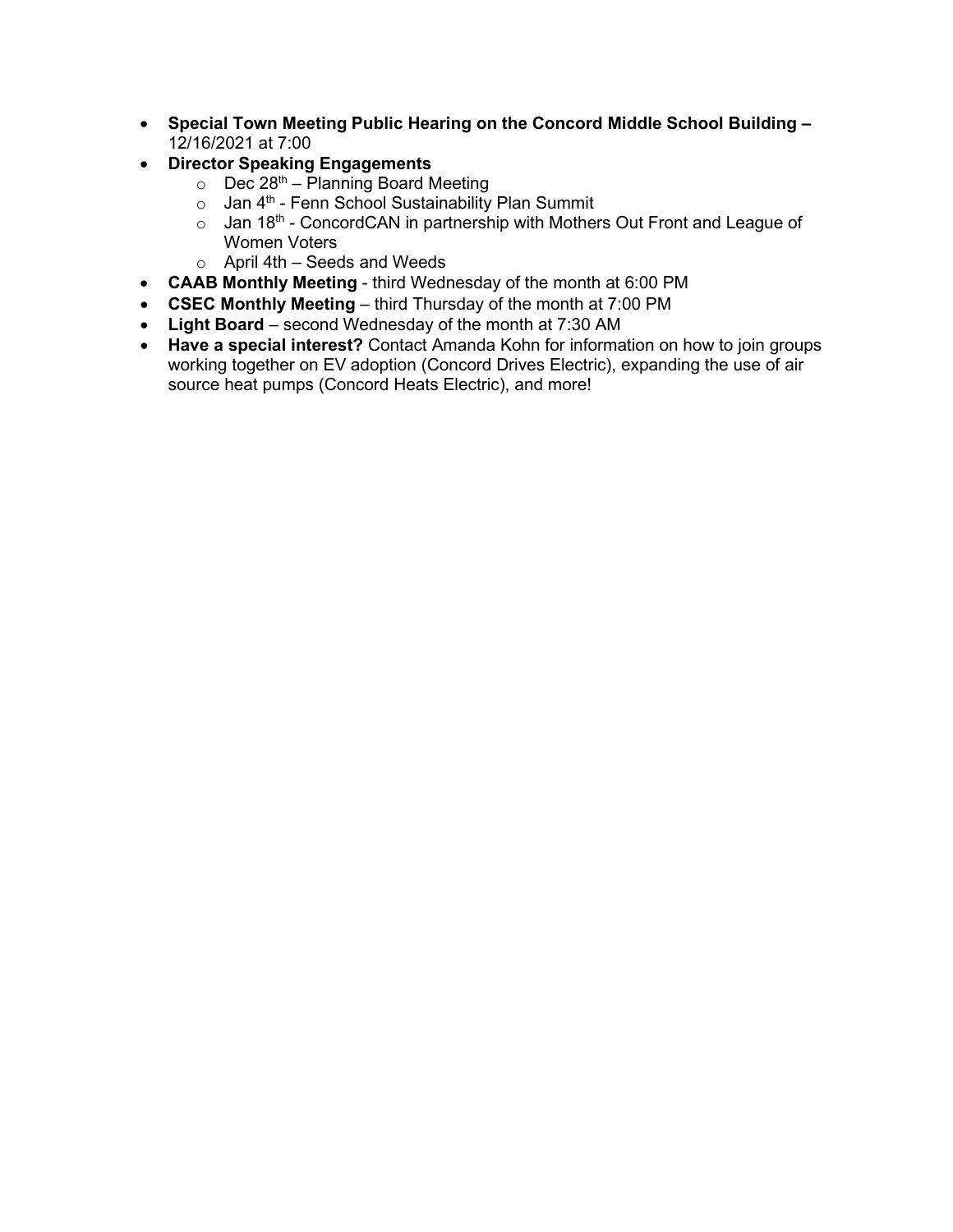

## **APPLYING THE USDN NEXUS GUIDANCE**

*2022-2023 Northeast Pilot*

#### **What is the Nexus?**

The Nexus guidance is for local government practitioners who are working to fundamentally transform the traditional approach to climate action planning and practice. It focuses on altering the process in which local government approaches climate work and centers on two main objectives:

- 1. Acknowledging the inequitable history that designed governance in North America and
- 2. Actively working to shift power throughout the entire process to people in the community prioritizing Black, Indigenous, and People of Color (BIPOC) who have suffered most from centuries of racist policies and practices.

#### **Why Should Local Governments Apply the Nexus?**

As change agents, local government practitioners have the opportunity to center humanity and respect by being open and honest, listening with empathy, building trust, and demonstrating accountability. This Nexus guidance challenges the status quo by facing the suffering of many that has allowed for higher quality of life for others, simply based on skin color, country of origin, gender, sexual orientation, ability, and class. This paradigm shift can be a complex, emotional process and local government staff need permission and support to engage in their personal and professional process shift.

#### **What Are the Key Points in the Nexus Guidance?**

This Nexus recognizes three core injustices and seeks resolutions to disrupt them. Each person comes to these realities with their own lived experiences, privilege, power, and understanding. These facts may be difficult to acknowledge and talk about; however, it is critical for local government practitioners to accept and face these realities in order to be effective change agents and meaningful center racial equity in our practices.

#### *Three Realities*

- 1. This country is founded on racist systems.
- 2. People have different lived experiences based on their skin color in this country.

#### *Three Actionable Shifts*

- 1. Acknowledgement of historic and current power structures.
- 2. Dedicated effort to shift power throughout each stage of the process.
- 3. Consistent and respectful check-ins,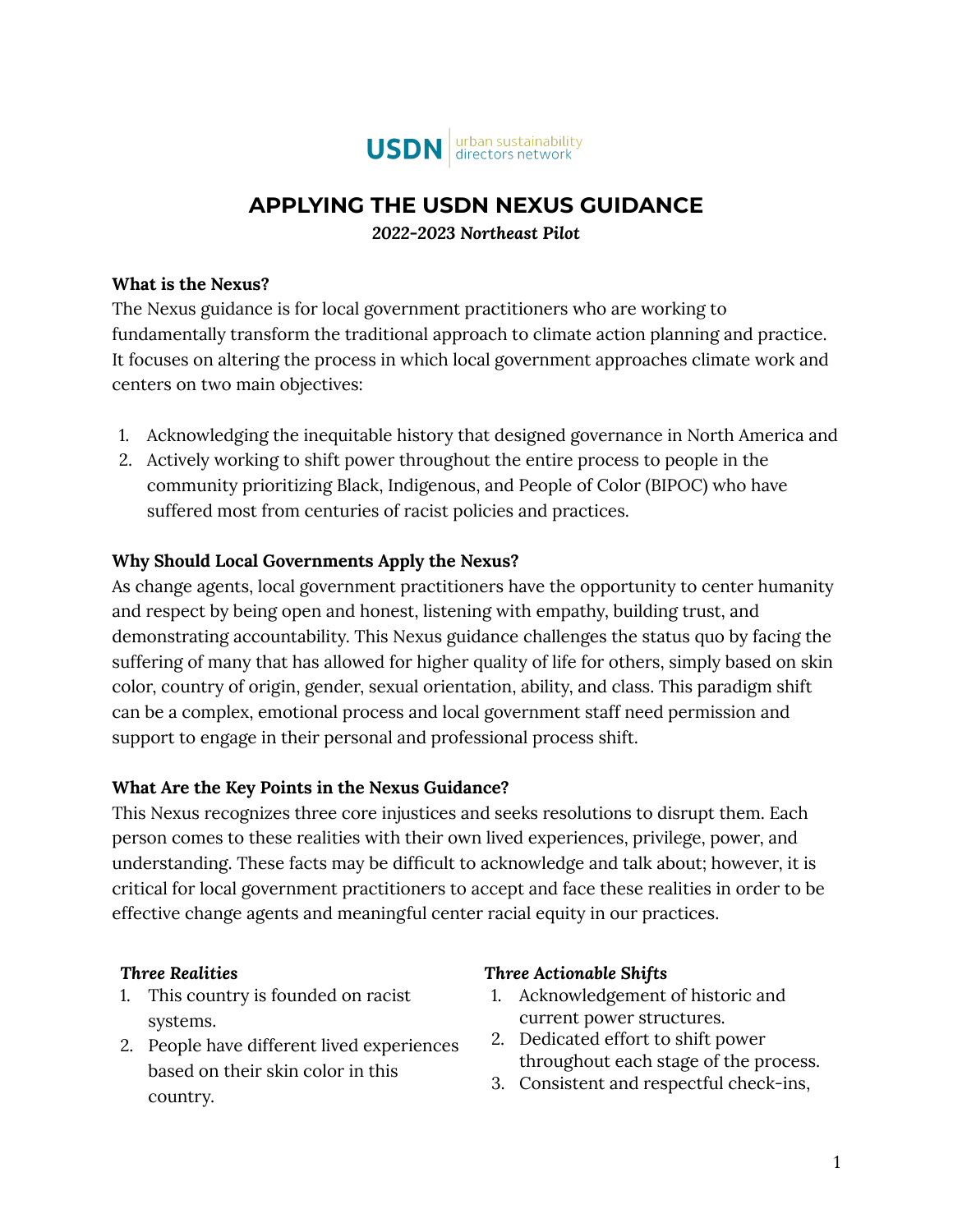3. BIPOC communities are not forgotten, they have been intentionally ignored and devalued.

internally and with community partners.

#### **How Will This NortheastPilot Project work?**

USDN has secured funding from the Barr Foundation over the next two years (2022 to 2023) to support local government *and* Community Based Organizations in their jurisdictions in applying to nexus framework. The funding will come in the two core forms:

- 1. **Technical Assistance for Local government partners**: Kristin Baja (Project Director) and Peyton Siler Jones (Northeast Project Coordinator) will provide facilitation, project management, and climate planning support while Victoria Benson (Justice Alchemy) will provide racial equity technical assistance to USDN member participants.
- 2. **Direct grant funding to Community Based Partners**: Part of the grant funding is designed to go directly to the local governments community based partners.

USDN is seeking to work with at least five governments in the greater Boston region.

#### **What are the next steps in 2021?**

- □ **Step 1**: Select a project (planning or policy based) for this two year pilot. USDN staff will support this selection process.
- □ **Step 2**: Identify local Community Based partners. USDN can also support this process.
- *Step 3 -8* : Begin the six stage cycle within the Nexus framework in the context of your selected project in partnership with CBO(s).

#### **How Will Work At the Nexus Improve My Community?**

The Nexus Guidance will help your community transition into true equity-centered climate practice. It provides step-by-step guidance to transform climate planning and practice by acknowledging North America's real history, our current racist and prejudiced policies and practices, and the need to actively work towards deep individual and institutional change in order to achieve the transformation we seek - where everyone benefits from climate action. This guidance gives local governments the tools to acknowledge the power, privilege and biases of government and provides specific actions to shift power for healthy and equitable collaboration between communities and local government.